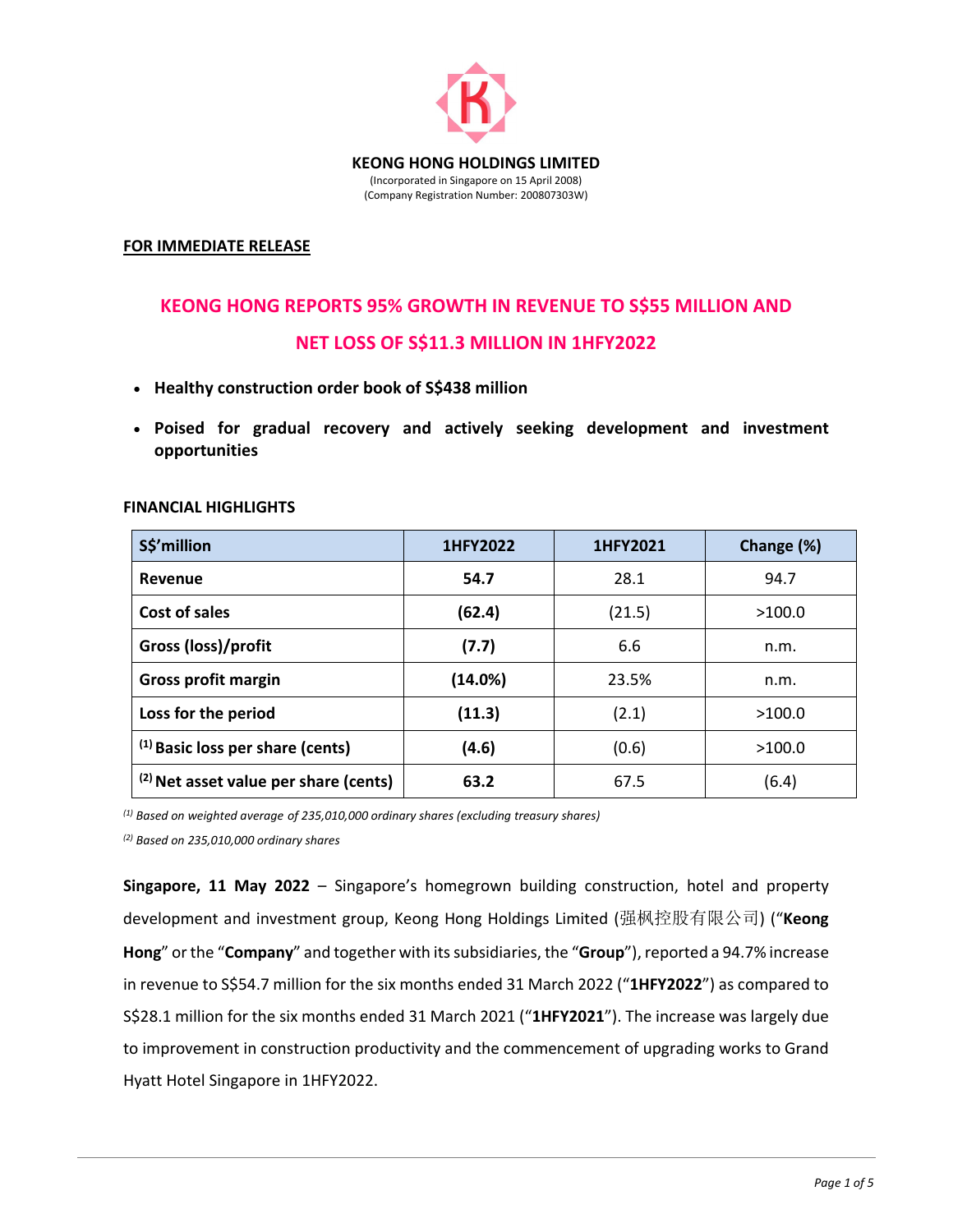

The Group continued to face challenges such as supply chain disruptions, raw material price fluctuations and increased operational costs, in addition to labour shortage. With cost of sales rising by S\$40.9 million from the impact of the COVID‐19 pandemic, the Group recorded a gross loss of S\$7.7 million in 1HFY2022 as compared to a gross profit of S\$6.6 million in 1HFY2021. Accordingly, the Group reported a negative gross profit margin of 14.0% in 1HFY2022 as compared to gross profit margin of 23.5% in 1HFY2021.

The Group recorded a net gain of S\$6.3 million from joint ventures in 1HFY2022 as compared to S\$2.6 million in 1HFY2021 mainly attributable to share of profit from its property development projects. The increase was partially offset by lossesrelating to certain building construction projects.

The Group shared a lower net loss of S\$1.6 million from associates in 1HFY2022 as compared to a net loss of S\$3.0 million in 1HFY2021 as the financial performance of the hospitality business in Maldives continues to improve with further easing of COVID‐19 restrictions around the world.

Overall, the Group sustained a net loss after tax of S\$11.3 million as compared to a net loss after tax of S\$2.1 million over the same period last year.

As at 31 March 2022, the Group's balance sheet remains healthy with net tangible assets of S\$146.8 million while cash and cash equivalents stood at S\$29.6 million, compared to S\$20.7 million a year ago. Net asset value per share stood at 63.2 cents while basic loss per share was 4.6 cents.

Keong Hong's Chairman and Chief Executive Officer, Mr Ronald Leo (梁定平) said, **"While we are encouraged by the gradual recovery of economic and construction activities in Singapore, we continue to face challengessuch assupply chain disruptions and cost pressures. Despite achieving a higher half‐yearly revenue, the Group's overall financial performance was dragged down by escalating business and operation costs. Nevertheless, we remain optimistic on our prospects and are actively seeking new development and investment opportunities in Singapore as well as in the Maldives islands."**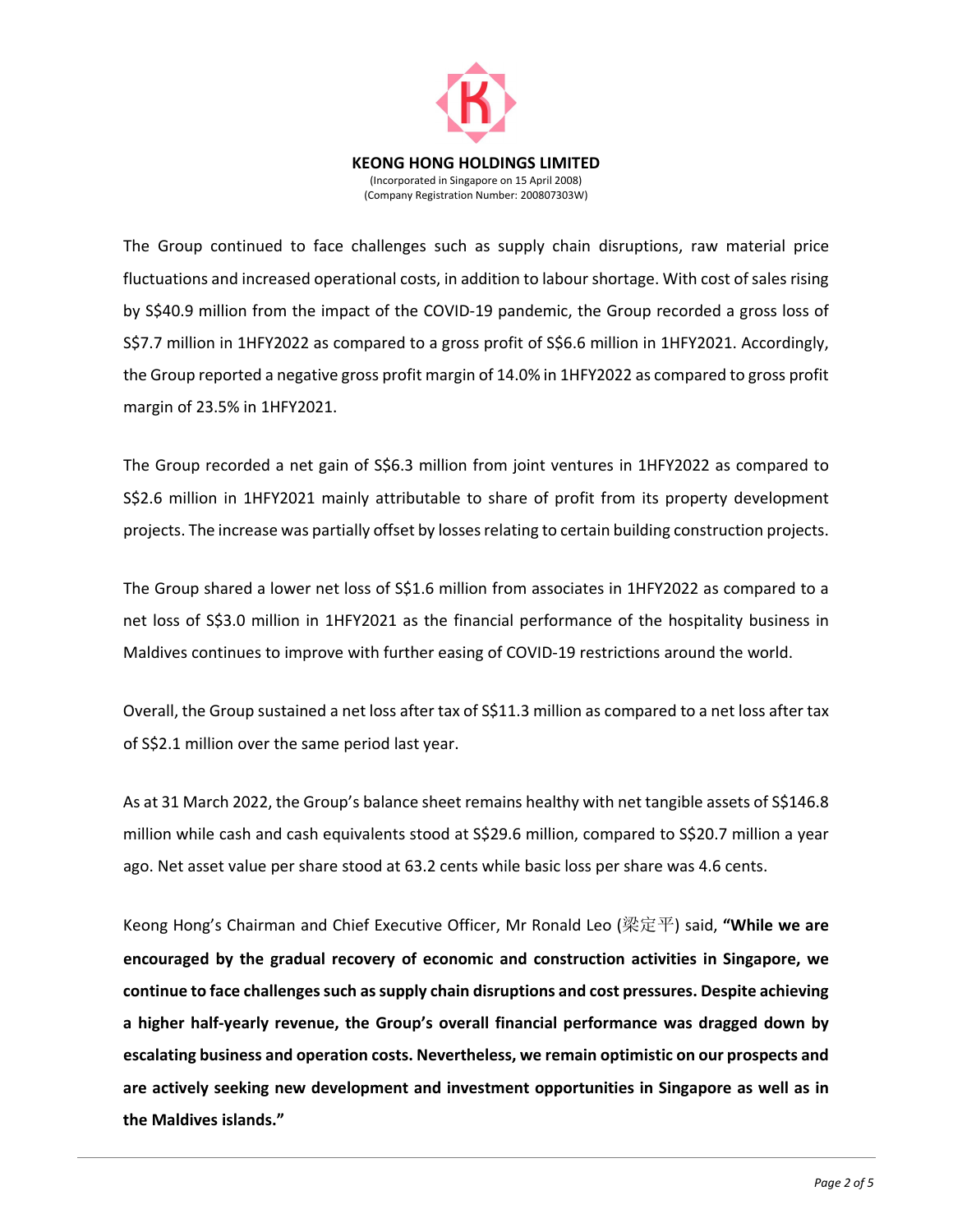

#### **OUTLOOK**

#### **Building Construction**

The Group's current project pipeline consists of National Skin Centre, Sky Everton condominium, Wilshire Residences condominium, The Antares condominium and the Grand Hyatt Hotel Singapore. As at 31 March 2022, its construction order book stood at approximately S\$438 million.

Activities in the construction sector will continue to recover on the back of the progressive easing of border restrictions on the entry of migrant workers as well as streamlining of COVID‐19 requirements for the construction sector. However, the on‐going Russia‐Ukraine conflict which resulted in soaring energy and commodity prices and new waves of COVID‐19 infections in China and its strict lockdowns have further exacerbate global supply chain disruptions.

Looking ahead, the construction sector will continue to face challenges such as supply chain disruptions and cost pressures from escalating energy, steel, raw material, shipping and labour costs. The Group is working closely with its sub‐contractors to mitigate these challenges.

### **Property Development and Investment**

Singapore's private residential market slowed in the first quarter of 2022 amid new cooling measures introduced in December 2021, rising interest rates and inflation, as well as geopolitical tensions. Sales of new private homes were down 39.5% in the first quarter to 1,825 units, from 3,018 units in the preceding quarter. Prices of private residential properties were up by 0.7% in the first quarter of 2022, marking the eighth consecutive quarter of increase but significantly lower than the 5.0% growth in the fourth quarter of 2021.

The Antares condominium has achieved sales of more than 98% to date, whilst its completion has been pushed back to the third quarter of 2022.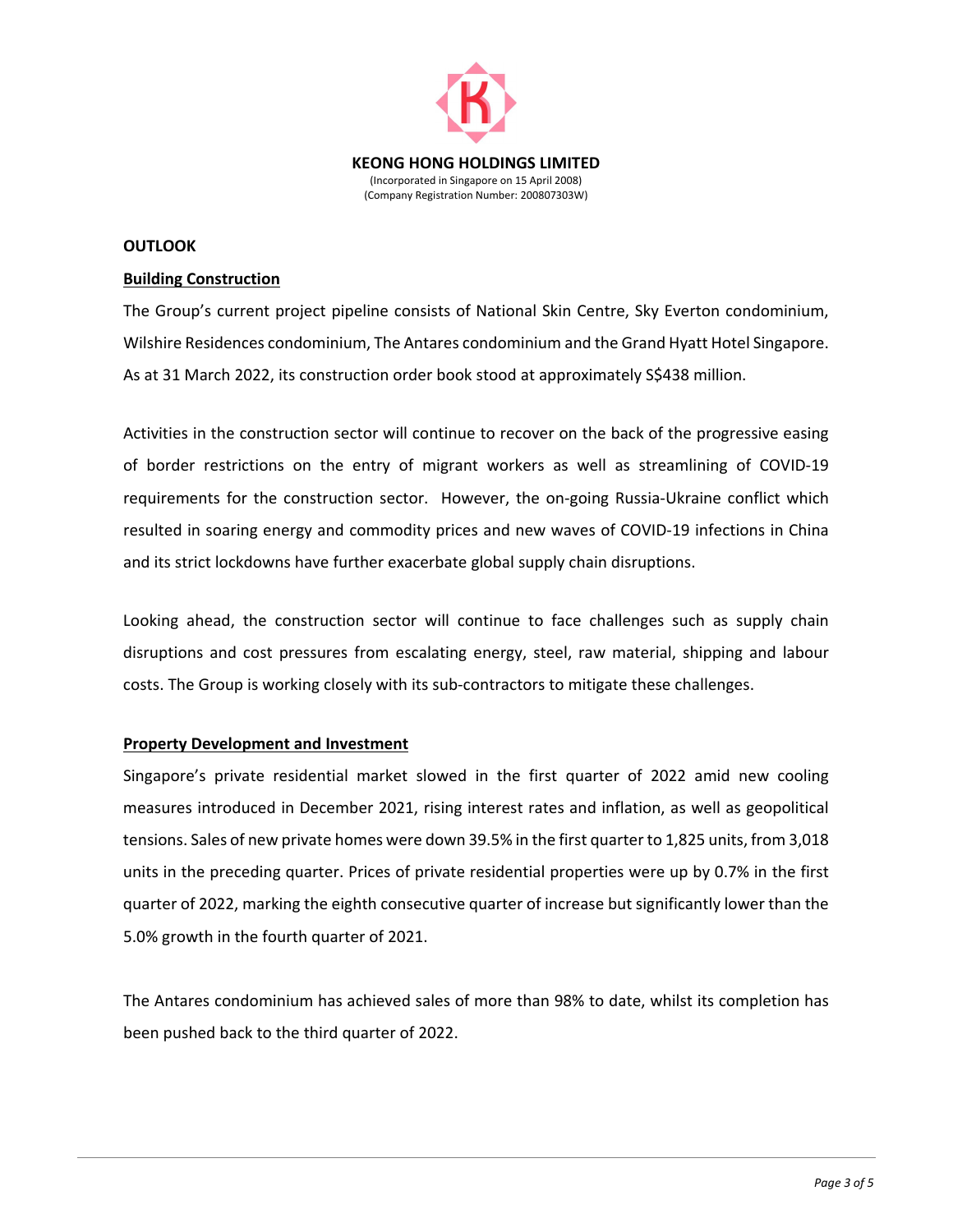

Notwithstanding the recent property cooling measures and inflationary pressures, the Group remains positive of the fundamentals of the domestic property market, and will continue to exercise caution and be more selective in replenishing its land bank.

### **Hotel Development and Investment**

The Maldives tourism industry has rebounded well from the pandemic, boosted by pent-up demand for leisure travel. During 2021, more than 1.3 million tourists have arrived in Maldives as compared to 555,494 tourist arrivals in 2020. The country aims to welcome 1.6 million international visitors this year.

This has augured well for our Mercure Maldives Kooddoo Hotel and Pullman Maldives Maamutaa Resort, with both properties achieving a combined average occupancy rate of more than 65% year to date.

As the Group's hospitality business is poised for a long‐awaited recovery, we are actively seeking new development and investment opportunities in the Maldives islands.

*– End –*

#### **About Keong Hong Holdings Limited (Bloomberg: KHHL SP, Reuters: KEHO.SI)**

Keong Hong Holdings Limited is listed on the Main Board of the Singapore Exchange Securities Trading Limited. The Group's principal activities include building construction, property and hotel investor and developer. Its building construction services include a broad range of residential, commercial, institutional, industrial and infrastructural projects for both private and public sectors. The Group has property and hotel development and investment projects in Singapore, Japan and Maldives.

The Group made its maiden foray into property development in Singapore in 2012 through a joint venture with Frasers Property to develop Twin Waterfalls Executive Condominium ("EC"). Itssubsequent residential developmentsinclude SkyPark Residences EC, The Amore EC, Parc Life EC, Seaside Residences and The Antares.

The Group ventured into hotel development and investment in 2013 with itstwo resort developmentsin Maldives, Mercure Maldives Kooddoo Hotel and Pullman Maldives Maamutaa Resort. In Singapore, the Group owns a joint hotel and mixed‐use development project ‐ Hotel Indigo Singapore Katong, Holiday Inn Express Singapore Katong and Katong Square.